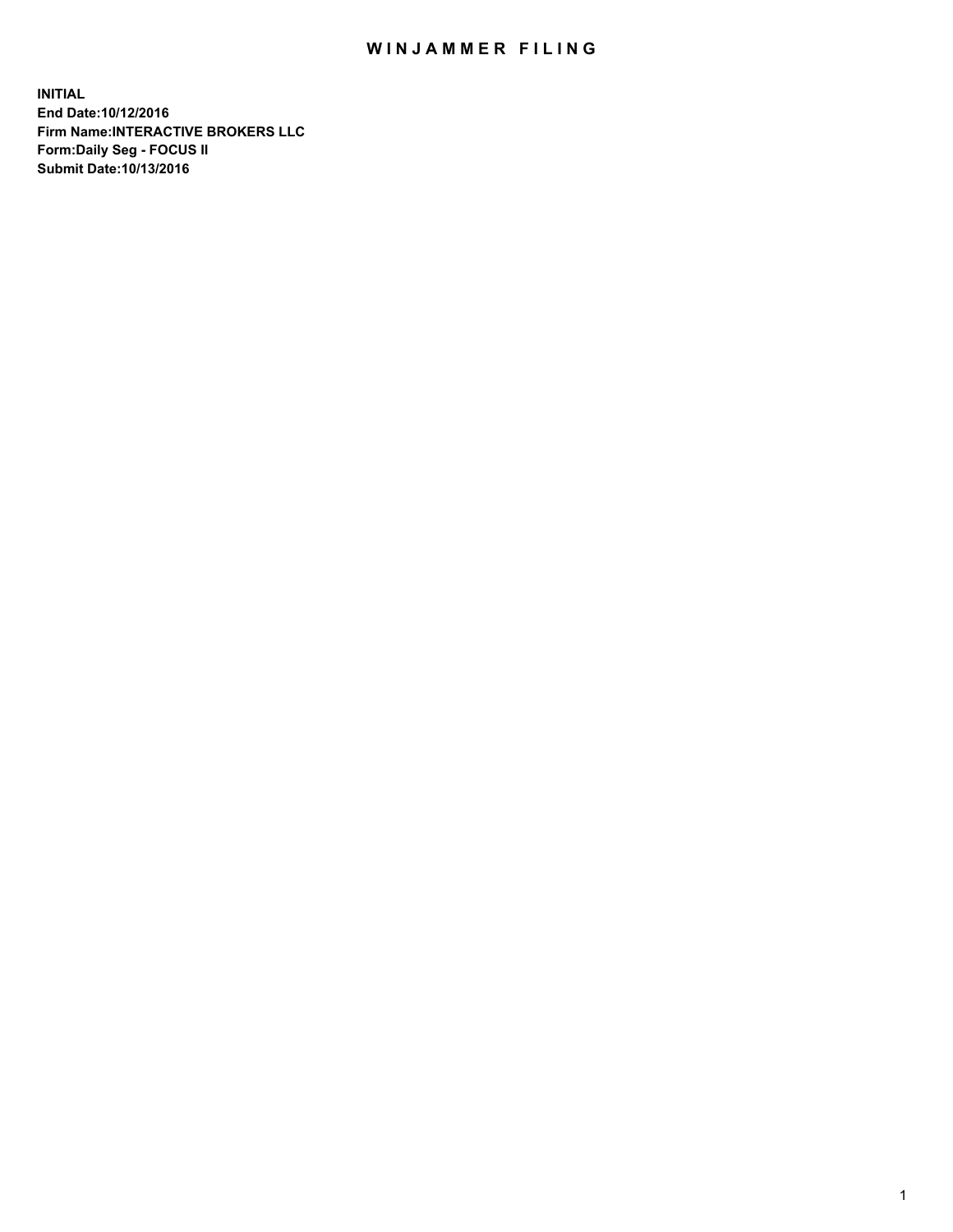## **INITIAL End Date:10/12/2016 Firm Name:INTERACTIVE BROKERS LLC Form:Daily Seg - FOCUS II Submit Date:10/13/2016 Daily Segregation - Cover Page**

| Name of Company<br><b>Contact Name</b><br><b>Contact Phone Number</b><br><b>Contact Email Address</b>                                                                                                                                                                                                                          | <b>INTERACTIVE BROKERS LLC</b><br>James Menicucci<br>203-618-8085<br><u>jmenicucci@interactivebrokers.c</u><br>om |
|--------------------------------------------------------------------------------------------------------------------------------------------------------------------------------------------------------------------------------------------------------------------------------------------------------------------------------|-------------------------------------------------------------------------------------------------------------------|
| FCM's Customer Segregated Funds Residual Interest Target (choose one):<br>a. Minimum dollar amount: ; or<br>b. Minimum percentage of customer segregated funds required:%; or<br>c. Dollar amount range between: and; or<br>d. Percentage range of customer segregated funds required between:% and%.                          | $\overline{\mathbf{0}}$<br>0<br>155,000,000 245,000,000<br>0 <sub>0</sub>                                         |
| FCM's Customer Secured Amount Funds Residual Interest Target (choose one):<br>a. Minimum dollar amount: ; or<br>b. Minimum percentage of customer secured funds required:%; or<br>c. Dollar amount range between: and; or<br>d. Percentage range of customer secured funds required between:% and%.                            | $\overline{\mathbf{0}}$<br>$\overline{\mathbf{0}}$<br>80,000,000 120,000,000<br>00                                |
| FCM's Cleared Swaps Customer Collateral Residual Interest Target (choose one):<br>a. Minimum dollar amount: ; or<br>b. Minimum percentage of cleared swaps customer collateral required:% ; or<br>c. Dollar amount range between: and; or<br>d. Percentage range of cleared swaps customer collateral required between:% and%. | $\overline{\mathbf{0}}$<br>$\overline{\mathbf{0}}$<br>0 <sub>0</sub><br><u>00</u>                                 |

Attach supporting documents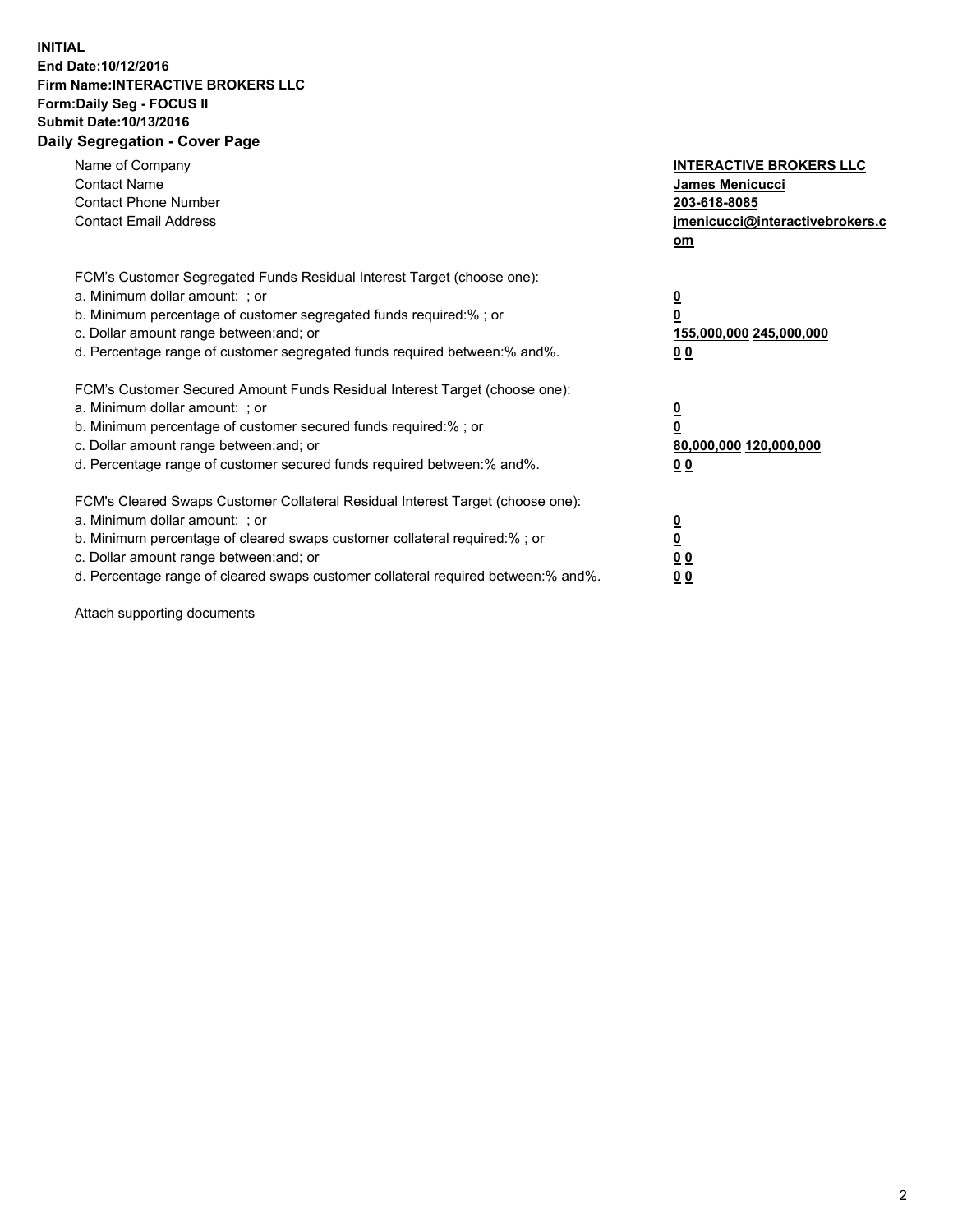## **INITIAL End Date:10/12/2016 Firm Name:INTERACTIVE BROKERS LLC Form:Daily Seg - FOCUS II Submit Date:10/13/2016 Daily Segregation - Secured Amounts**

|     | Daily Jegregation - Jeculed Aniounts                                                        |                                  |
|-----|---------------------------------------------------------------------------------------------|----------------------------------|
|     | Foreign Futures and Foreign Options Secured Amounts                                         |                                  |
|     | Amount required to be set aside pursuant to law, rule or regulation of a foreign            | $0$ [7305]                       |
|     | government or a rule of a self-regulatory organization authorized thereunder                |                                  |
| 1.  | Net ledger balance - Foreign Futures and Foreign Option Trading - All Customers             |                                  |
|     | A. Cash                                                                                     | 366,427,665 [7315]               |
|     | B. Securities (at market)                                                                   | $0$ [7317]                       |
| 2.  | Net unrealized profit (loss) in open futures contracts traded on a foreign board of trade   | 5,591,555 [7325]                 |
| 3.  | Exchange traded options                                                                     |                                  |
|     | a. Market value of open option contracts purchased on a foreign board of trade              | 246,212 [7335]                   |
|     | b. Market value of open contracts granted (sold) on a foreign board of trade                | $-56,463$ [7337]                 |
| 4.  | Net equity (deficit) (add lines 1. 2. and 3.)                                               | 372,208,969 [7345]               |
| 5.  | Account liquidating to a deficit and account with a debit balances - gross amount           | 58,907 [7351]                    |
|     | Less: amount offset by customer owned securities                                            | 0 [7352] 58,907 [7354]           |
| 6.  | Amount required to be set aside as the secured amount - Net Liquidating Equity              | 372,267,876 [7355]               |
|     | Method (add lines 4 and 5)                                                                  |                                  |
| 7.  | Greater of amount required to be set aside pursuant to foreign jurisdiction (above) or line | 372,267,876 [7360]               |
|     | 6.                                                                                          |                                  |
|     | FUNDS DEPOSITED IN SEPARATE REGULATION 30.7 ACCOUNTS                                        |                                  |
| 1.  | Cash in banks                                                                               |                                  |
|     | A. Banks located in the United States                                                       | 8,000,000 [7500]                 |
|     | B. Other banks qualified under Regulation 30.7                                              | 0 [7520] 8,000,000 [7530]        |
| 2.  | Securities                                                                                  |                                  |
|     | A. In safekeeping with banks located in the United States                                   | 420,716,860 [7540]               |
|     | B. In safekeeping with other banks qualified under Regulation 30.7                          | 0 [7560] 420,716,860 [7570]      |
| 3.  | Equities with registered futures commission merchants                                       |                                  |
|     | A. Cash                                                                                     | $0$ [7580]                       |
|     | <b>B.</b> Securities                                                                        | $0$ [7590]                       |
|     | C. Unrealized gain (loss) on open futures contracts                                         | $0$ [7600]                       |
|     | D. Value of long option contracts                                                           | $0$ [7610]                       |
|     | E. Value of short option contracts                                                          | 0 [7615] 0 [7620]                |
| 4.  | Amounts held by clearing organizations of foreign boards of trade                           |                                  |
|     | A. Cash                                                                                     | $0$ [7640]                       |
|     | <b>B.</b> Securities                                                                        | $0$ [7650]                       |
|     | C. Amount due to (from) clearing organization - daily variation                             | $0$ [7660]                       |
|     | D. Value of long option contracts                                                           | $0$ [7670]                       |
|     | E. Value of short option contracts                                                          | 0 [7675] 0 [7680]                |
| 5.  | Amounts held by members of foreign boards of trade                                          |                                  |
|     | A. Cash                                                                                     | 53,399,513 [7700]                |
|     | <b>B.</b> Securities                                                                        | $0$ [7710]                       |
|     | C. Unrealized gain (loss) on open futures contracts                                         | 11,261,941 [7720]                |
|     | D. Value of long option contracts                                                           | 246,214 [7730]                   |
|     | E. Value of short option contracts                                                          | -56,464 [7735] 64,851,204 [7740] |
| 6.  | Amounts with other depositories designated by a foreign board of trade                      | $0$ [7760]                       |
| 7.  | Segregated funds on hand                                                                    | $0$ [7765]                       |
| 8.  | Total funds in separate section 30.7 accounts                                               | 493,568,064 [7770]               |
| 9.  | Excess (deficiency) Set Aside for Secured Amount (subtract line 7 Secured Statement         | 121,300,188 [7380]               |
|     | Page 1 from Line 8)                                                                         |                                  |
| 10. | Management Target Amount for Excess funds in separate section 30.7 accounts                 | 80,000,000 [7780]                |
| 11. | Excess (deficiency) funds in separate 30.7 accounts over (under) Management Target          | 41,300,188 [7785]                |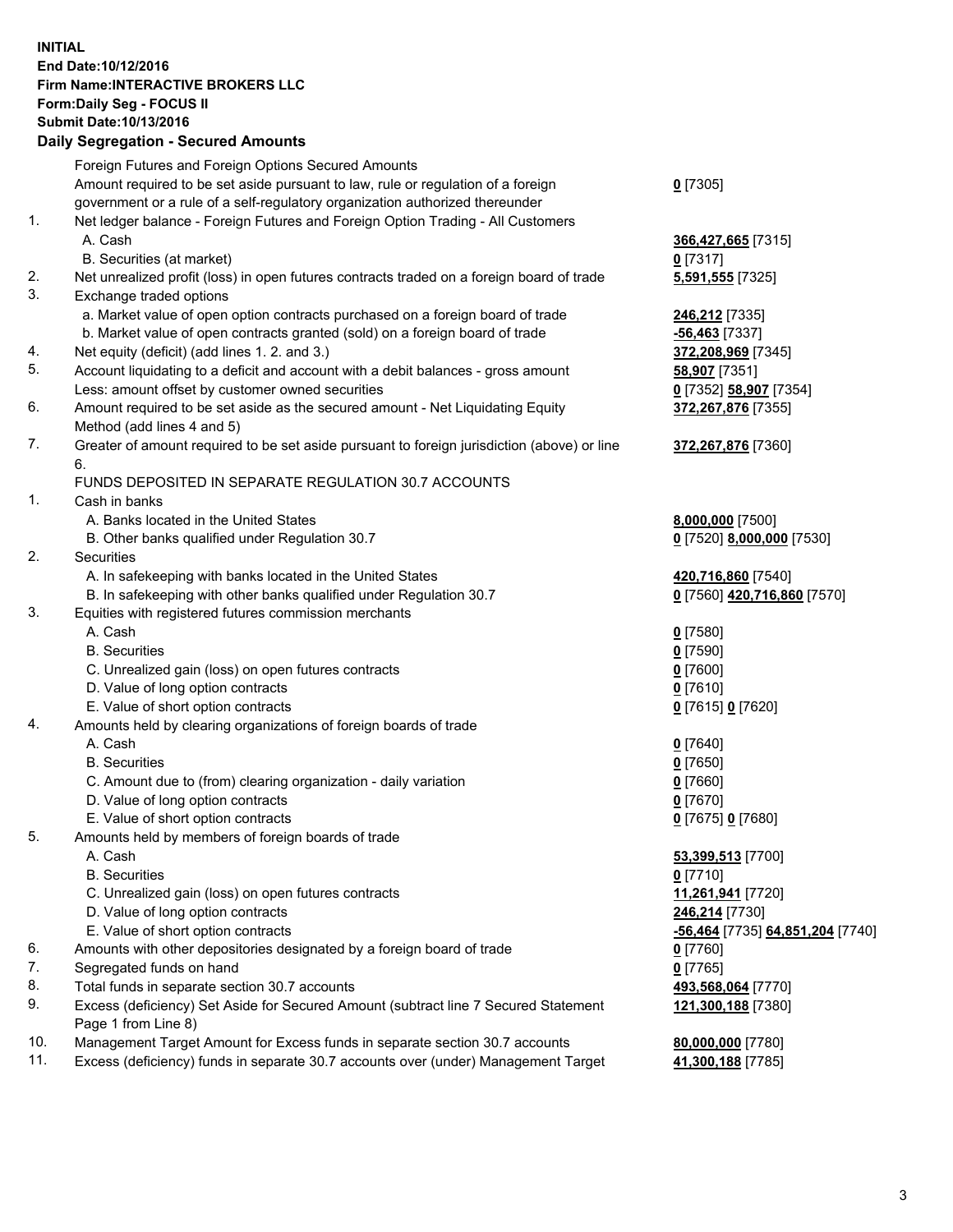**INITIAL End Date:10/12/2016 Firm Name:INTERACTIVE BROKERS LLC Form:Daily Seg - FOCUS II Submit Date:10/13/2016 Daily Segregation - Segregation Statement** SEGREGATION REQUIREMENTS(Section 4d(2) of the CEAct) 1. Net ledger balance A. Cash **3,057,971,634** [7010] B. Securities (at market) **0** [7020] 2. Net unrealized profit (loss) in open futures contracts traded on a contract market **19,658,228** [7030] 3. Exchange traded options A. Add market value of open option contracts purchased on a contract market **144,778,299** [7032] B. Deduct market value of open option contracts granted (sold) on a contract market **-225,501,804** [7033] 4. Net equity (deficit) (add lines 1, 2 and 3) **2,996,906,357** [7040] 5. Accounts liquidating to a deficit and accounts with debit balances - gross amount **127,163** [7045] Less: amount offset by customer securities **0** [7047] **127,163** [7050] 6. Amount required to be segregated (add lines 4 and 5) **2,997,033,520** [7060] FUNDS IN SEGREGATED ACCOUNTS 7. Deposited in segregated funds bank accounts A. Cash **120,157,780** [7070] B. Securities representing investments of customers' funds (at market) **1,956,405,800** [7080] C. Securities held for particular customers or option customers in lieu of cash (at market) **0** [7090] 8. Margins on deposit with derivatives clearing organizations of contract markets A. Cash **30,258,573** [7100] B. Securities representing investments of customers' funds (at market) **1,198,439,807** [7110] C. Securities held for particular customers or option customers in lieu of cash (at market) **0** [7120] 9. Net settlement from (to) derivatives clearing organizations of contract markets **-3,460,695** [7130] 10. Exchange traded options A. Value of open long option contracts **144,969,299** [7132] B. Value of open short option contracts **-225,690,861** [7133] 11. Net equities with other FCMs A. Net liquidating equity **0** [7140] B. Securities representing investments of customers' funds (at market) **0** [7160] C. Securities held for particular customers or option customers in lieu of cash (at market) **0** [7170] 12. Segregated funds on hand **0** [7150] 13. Total amount in segregation (add lines 7 through 12) **3,221,079,703** [7180] 14. Excess (deficiency) funds in segregation (subtract line 6 from line 13) **224,046,183** [7190] 15. Management Target Amount for Excess funds in segregation **155,000,000** [7194]

16. Excess (deficiency) funds in segregation over (under) Management Target Amount Excess

**69,046,183** [7198]